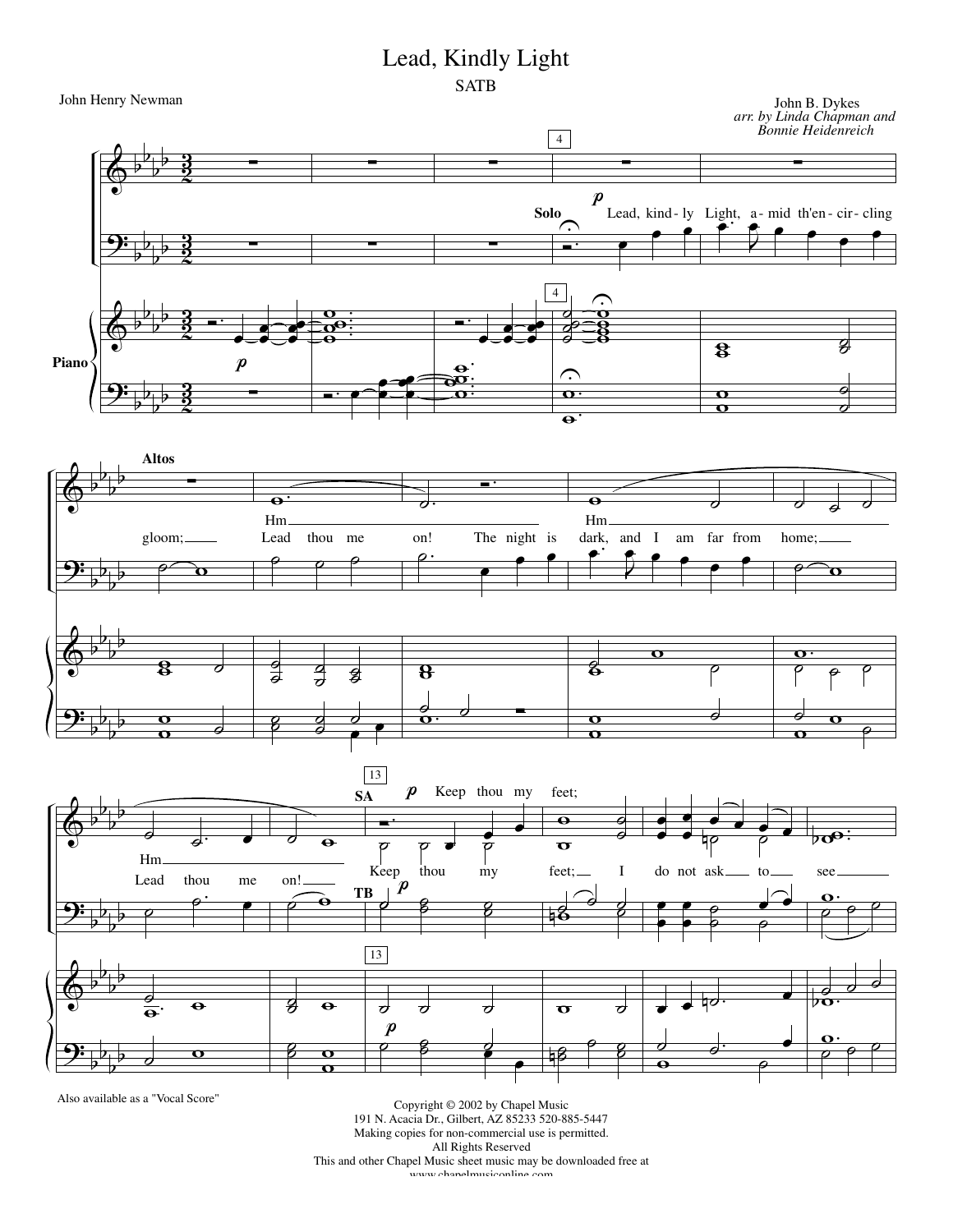

\*2-part option; tenors sing 1st tenor notes, basses sing melody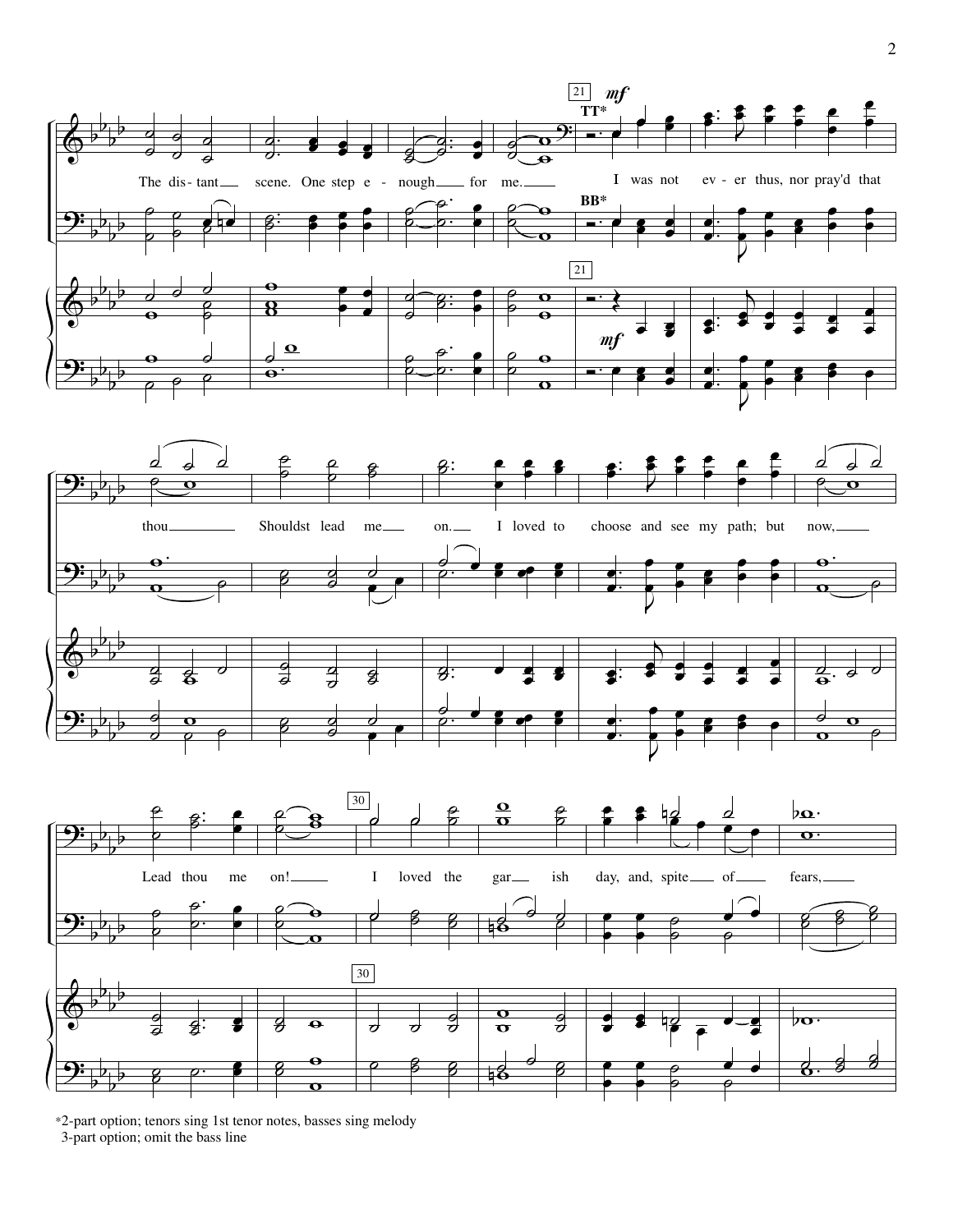